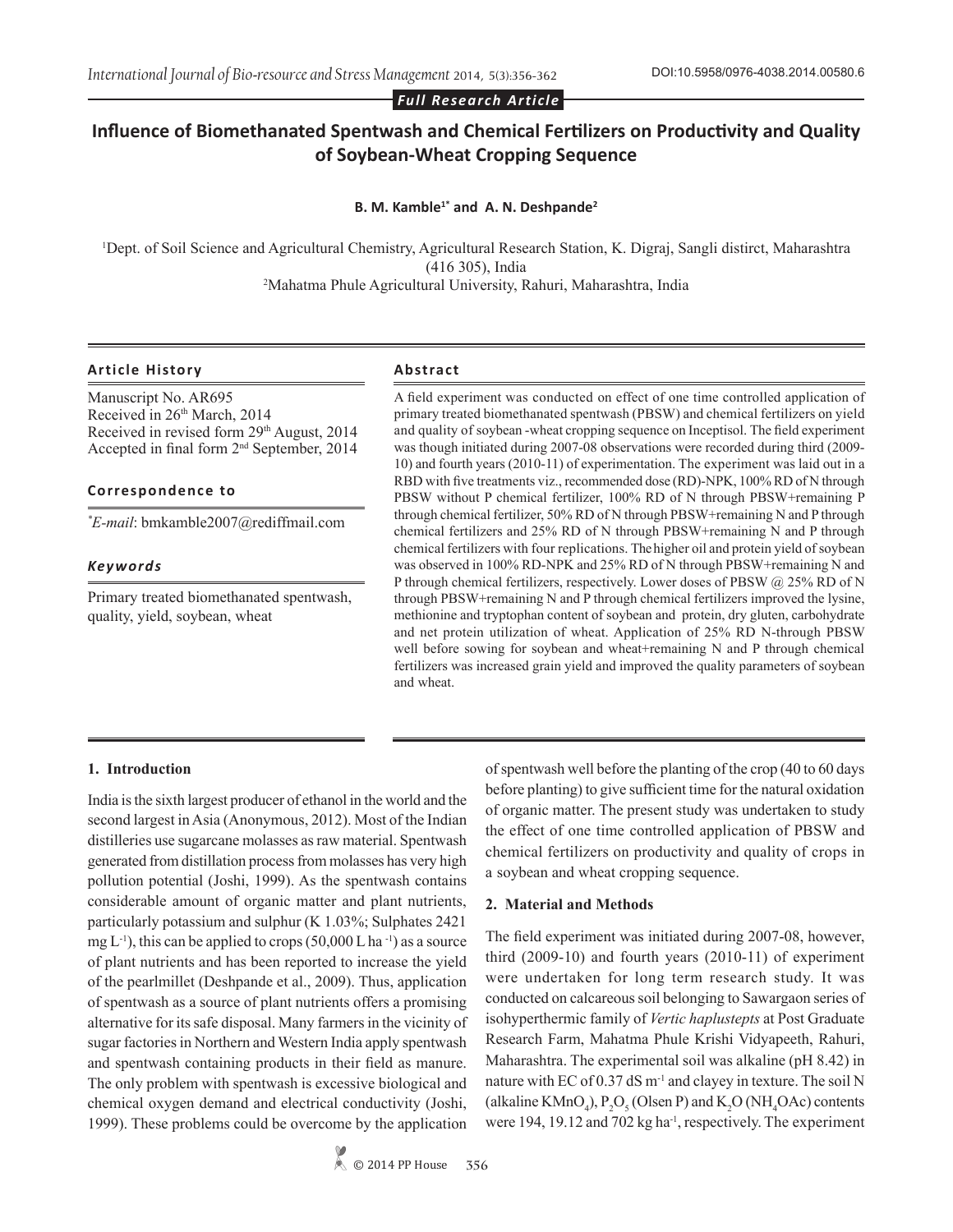was laid out in a RBD and replicated four times with five treatments viz.,  $T_1$ -Recommended dose (RD)-NPK,  $T_2$ -100% RD of N through post biomethanated spentwash (PBSW) without P chemical fertilizer,  $T_3$ -100% RD of N through  $\text{PBSW}$ +remaining P through chemical fertilizer T<sub>4</sub>-50% RD of N through PBSW+remaining N and P through chemical fertilizers and  $T_s$ -25% RD of N through PBSW+remaining N and P through chemical fertilizers Application of PBSW was done on fifty days before sowing of soybean and wheat. The sowing date of soybean was 07-07-2009 and 08-07-2010 in *kharif* season and for *rabi* wheat was 08-12-2009 and 06-12-2010. The basal dose of recommended dose fertilizer (RDF) was applied for soybean  $(50:75 \text{ N}:\text{P}_2\text{O}_5 \text{ kg} \text{ ha}^{-1})$  as per the treatments. The RDF for wheat was 120:60:40 (N:  $P_2O_5$ : $K_2O$  kg ha<sup>-1</sup>), out of which half dose of N (60 kg ha<sup>-1</sup>) and full dose of 60 kg  $P_2O_5$  ha<sup>-1</sup> and 40 kg K<sub>2</sub>0 ha<sup>-1</sup> in treatment T<sub>1</sub> as basal dose. In treatment  $T_2$  and  $T_3$ -100% and in  $T_4$ -50% dose of N and in  $T_s$ -25% N dose was applied through PBSW before sowing. In  $T_5$ -25% dose of N at sowing was supported through chemical fertilizer and remaining  $\frac{1}{2}$  dose of N was applied after 21 days of sowing in  $T_{1,1}T_4$  and  $T_5$ . The standard agronomic packages of practices were adopted in both the crops. The four irrigation for soybean and six irrigation for wheat were given during crop growth period and class was  $C_1S_1$ . The crop spacing was 30×10 cm<sup>2</sup> for soybean and 22.5 cm (row) for wheat. The PBSW was obtained from the distillery of Shri Baburaoji Tanpure co-operative sugar factory, Rahuri (MS) which was having characters viz., pH 7.40-7.48, EC 36.48-37.20 dS m-1, BOD 5286-5443 and COD 24133-24874 mg L<sup>-1</sup>, K<sup>+</sup> 0.99-1.03%, Ca<sup>2+</sup>, Mg<sup>2+</sup>, Na<sup>+</sup>, SO<sub>4</sub><sup>2</sup> and Cl<sup>-</sup> were 3422-3467, 2923-3080, 2390-2390, 2421-2643 and 2255-2418 mg L-1, respectively. The grain and straw yield of soybean and wheat were recorded and grain samples of soybean and wheat were analyzed for total N by microkjeldahl method in  $H_2SO_4$ : $H_2O_2$  (1:1) digestion (A.O.A.C., 2005) and the crude protein was estimated by  $N\%$  multiplying 5.71 for soybean and 5.83 for wheat (Thimmaiah,2006). The oil content was estimated using soxhlet apparatus (A.O.A.C., 2005) and quality parameters of soybean and wheat were analysed by using NIR Spectrophotometer (Osborne, 2007 and Cozzlino et al., 2006).

#### **3. Results and Discussion**

#### *3.1. Yield of soybean and wheat*

#### *3.1.1. Grain and straw yield of soybean*

The grain yield of soybean was significantly influenced by various treatments in both the years (2009-10 and 2010-11), whereas pooled grain yield of soybean was non-significant (Table 1). Higher pooled grain yield of soybean (7.12 q ha-1) was recorded in treatment  $T<sub>s</sub>$  whereas straw yield (21.39 q ha<sup>-1</sup>) was significantly higher in treatment  $T_1$  (RD-NPK). These results suggested that an integration of PBSW with inorganic source was better in harnessing higher grain yield. When PBSW at lower doses along with chemical fertilizers of N and P applied together, nitrogen will be released first by inorganic source and subsequently from the PBSW (Kalaiselvi and Mahimairaja, 2010 and Saha et al., 2013).

The treatment  $T_1$  (RD-NPK) recorded the higher grain yield  $(3.52 \text{ q ha}^{-1})$  and it was at par with the treatments  $T_4(2.91 \text{ q ha}^{-1})$ and  $T<sub>5</sub>$  (3.03 q ha<sup>-1</sup>) i.e. 50% and 25% N-PBSW+remaining N and P through chemical fertilizers during 2009-10. On the contrary, significantly higher grain yield of soybean (11.20 q ha<sup>-1</sup>) was recorded in treatment  $T<sub>5</sub>$  and it was at par with treatment  $T<sub>1</sub>(10.41 q ha<sup>-1</sup>)$  during the year 2010-2011. Similar trend was observed in straw yield of soybean during both the years of experimentation. The pooled means of straw yield also differ significantly from each other (Table 1). The treatment  $T_1$  (21.39 q ha<sup>-1</sup>) was giving highest pooled straw yield which was at par with  $T_5$  (20.70 q ha<sup>-1</sup>). Significantly lowest pooled straw yield of soybean was observed in  $T_2(13.65 \text{ q ha}^{-1})$  which was statistically at par with  $T_3$  (14.35 q ha<sup>-1</sup>). The NPK was at par with 25% RD of N through PBSW+remaining N and P-chemical fertilizers for grain and straw yield of soybean in both the years of experimentation (2009-10 and 2010-11). It clearly indicated that 25% N fertilizer could be saved by application of PBSW. This might be due to mineralization of organic matter of PBSW and during the mineralization process more availability of nutrients including micronutrients to soybean. Similar observations were recorded by Suganya and Rajannan (2009) and Rath et al., (2011).

#### *3.1.2. Grain and straw yield of wheat*

Significantly the higher pooled grain yield of wheat was recorded in treatment  $T_1$  (36.04 q ha<sup>-1</sup>) over the rest of other treatments (Table 2). The straw yield of wheat was statistically

Table 1: Effect of one time application of PBSW on grain

| and straw yield of soybean |                   |                                   |           |                                   |                 |                    |  |  |  |  |  |
|----------------------------|-------------------|-----------------------------------|-----------|-----------------------------------|-----------------|--------------------|--|--|--|--|--|
| Treat-                     |                   | Grain yield $(q \text{ ha}^{-1})$ |           | Straw yield $(q \text{ ha}^{-1})$ |                 |                    |  |  |  |  |  |
| ment                       | 2009-             | $2010-$                           | Pooled    | 2009-                             | $2010-$         | Pooled             |  |  |  |  |  |
|                            | 10                | 11                                | mean      | 10                                | 11              | mean               |  |  |  |  |  |
| $T_{1}$                    | 3.52 <sup>a</sup> | $10.41^{ab}$                      | 6.97      | 19.21 <sup>a</sup>                | $23.56^{\circ}$ | 21.39a             |  |  |  |  |  |
| $T_{2}$                    | 1.78 <sup>b</sup> | 6.11c                             | 3.95      | 11.47 <sup>b</sup>                | $15.82^{\circ}$ | $13.65^{\circ}$    |  |  |  |  |  |
| $T_{\rm a}$                | 1.76 <sup>b</sup> | 6.57c                             | 4.17      | 11.75 <sup>b</sup>                | $16.95^{bc}$    | $14.35^{\circ}$    |  |  |  |  |  |
| $T_{\rm A}$                | 2.91 <sup>a</sup> | 8.28bc                            | 5.60      | $15.77^{\circ}$                   | $21.90^{ab}$    | 18.84 <sup>b</sup> |  |  |  |  |  |
| $T_{\zeta}$                | 3.03 <sup>a</sup> | 11.20 <sup>a</sup>                | 7.12      | 17.97 <sup>a</sup>                | $23.42^{\circ}$ | $20.70^{\circ}$    |  |  |  |  |  |
| $SEm\pm$                   | 0.35              | 0.79                              | 0.65      | 1.12                              | 1.70            | 0.42               |  |  |  |  |  |
| CD                         | 0.94              | 2.43                              | <b>NS</b> | 3.47                              | 5.26            | 1.40               |  |  |  |  |  |
| $(p=0.05)$                 |                   |                                   |           |                                   |                 |                    |  |  |  |  |  |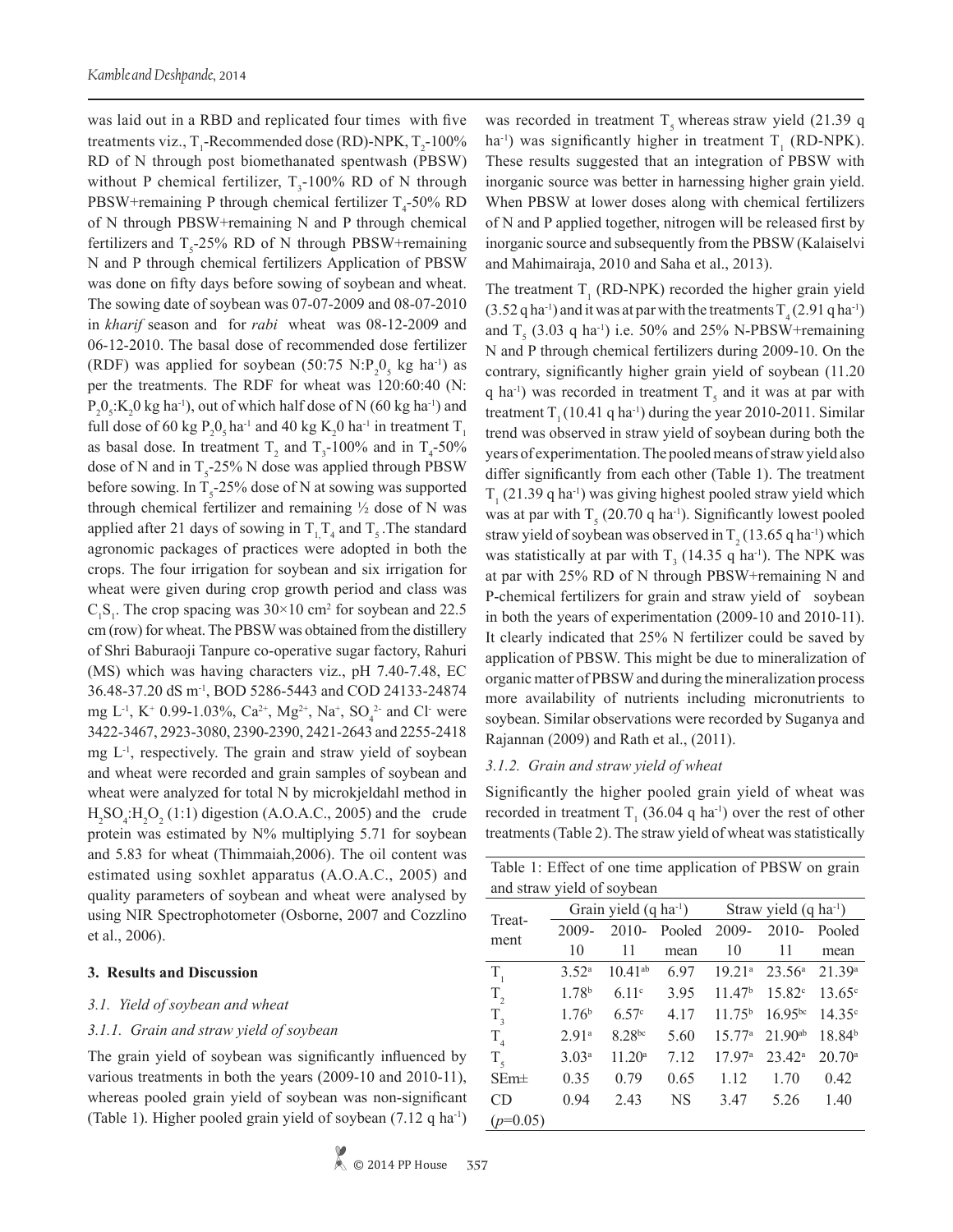influenced by various treatments during 2010-11 and also on pooled data basis except straw yield in 2009-10. The treatments  $T_1$  and  $T_4$  and  $T_5$  were at par with each other for pooled grain and straw yield of wheat. This might be due to PBSW contains essential plant nutrients which were made available to the plant as well as mineralization of organic material, from PBSW was rather fast as compare to other PBSW treatments due to comparatively less quantity of PBSW and high amount of chemical fertilizer N, which hastens the mineralization of PBSW, thus resulting in better growth, development and yield of the crop (Kalaiselvi and Mahimairaja, 2010 and Saha et al., 2013).

The higher grain yield of wheat was observed in treatment  $T<sub>1</sub>$ (32.99 and 39.08 q ha-1) during both the years. However the treatment  $T_1$  was significantly superior to all other treatments during 2009-10 and at par with treatments  $T_4$  (35.47 q ha<sup>-1</sup>) and  $T_5$  (37.53 q ha<sup>-1</sup>) during the year 2010-11(Table 2). The similar trend as per grain yield was observed in straw yield of wheat during the both the years of experimentation. Among all the treatments, the treatment  $T_s$  was recorded significantly higher straw yield of wheat  $(65.63 \text{ q ha}^{-1})$  during the year 2010-11 and in pooled means (54.76 q ha<sup>-1</sup>), however  $T_s$  was statistically at par with  $T_4$  and  $T_1$  during 2010-11 and in pooled straw means  $(62.33, 52.17, and 64.85, 54.74, q ha<sup>-1</sup>, respectively).$  The treatment  $T_2$  was recorded significantly lowest pooled straw yield (32.51 q ha<sup>-1</sup>) and it was followed by the treatment  $T_3$  $(41.27 \text{ q ha}^{-1})$ . The reduction in grain and straw yield of wheat recorded in 100% N-PBSW treatments might be due to toxic effect from excessive quantities of soluble salt and high amount of organic matter which resulted in immobilization of nutrients and thereby reduction in uptake of nutrients, ultimately affected growth and yield of wheat. The increasing grain and straw yield of wheat were noticed in treatments 25 and 50% N through PBSW and remaining N and P through chemical fertilizers. This might be due to comparatively small amount of PBSW in 25 and 50% N-PBSW as compare to 100%N-PBSW treatments

Table 2: Effect of one time application of PBSW on grain and straw yield of wheat

| Treat-          |                    |                    | Grain yield $(q \text{ ha}^{-1})$ | Straw yield $(q \text{ ha}^{-1})$ |                 |                    |  |  |
|-----------------|--------------------|--------------------|-----------------------------------|-----------------------------------|-----------------|--------------------|--|--|
|                 | $2009 -$           | $2010-$            | Pooled                            | 2009-                             | $2010-$         | Pooled             |  |  |
| ment            | 10                 | 11                 | mean                              | 10                                | 11              | mean               |  |  |
| $T_{1}$         | 32.99a             | 39.08 <sup>a</sup> | 36.04a                            | 44.62                             | $64.85^{\circ}$ | $54.74^{\circ}$    |  |  |
| $T_{2}$         | $13.41^{\circ}$    | $26.32^{b}$        | 19.87 <sup>b</sup>                | 19.06                             | 45.95c          | $32.51^{\circ}$    |  |  |
| T <sub>3</sub>  | 13.08 <sup>c</sup> | 27.98 <sup>b</sup> | $20.53^{b}$                       | 32.67                             | 49.87bc         | 41.27 <sup>b</sup> |  |  |
| $\rm T^{}_4$    | 28.21 <sup>b</sup> | 35.47 <sup>a</sup> | 31.84 <sup>a</sup>                | 42.00                             | $62.33^{ab}$    | 52.17 <sup>a</sup> |  |  |
| $T_{\zeta}$     | 30.17 <sup>b</sup> | 37.53 <sup>a</sup> | 33.85 <sup>a</sup>                | 43.88                             | 65.63a          | 54.76 <sup>a</sup> |  |  |
| $SEm\pm$        | 0.80               | 1.89               | 2.41                              | 6.03                              | 4.37            | 2.18               |  |  |
| CD <sub>0</sub> | 2.46               | 5.81               | 7.22                              | <b>NS</b>                         | 13.46           | 6.52               |  |  |
| $(p=0.05)$      |                    |                    |                                   |                                   |                 |                    |  |  |

due to high amount of chemical N through fertilizers, which was helpful for increasing soil available nitrogen rather than immobilization as seen in 100% N-PBSW treatments. Similar observations were noticed by Sukanya et al., (2004) and Deshpande et al., (2009). The salt load added through 25 or 50% N-PBSW treatments was also low as compare to 100% N-PBSW, which was tolerated by the wheat, due to its well known tolerance nature against salt.

#### *3.2. Oil content and oil yield of soybean*

The oil content and oil yield of soybean was significantly influenced by various treatments except for oil content during the year 2010-11. Significantly higher pooled oil content  $(20.30\%)$  and oil yield  $(142.20 \text{ kg ha}^{-1})$  of soybean was observed in treatment  $T_1$  over the rest of other treatments, whereas the lower oil content (17.72%) and oil yield (70.73 kg ha<sup>-1</sup>) of soybean was observed in treatment  $T_2$ . The treatments  $T_2$ and  $T_3$  were at par with each other for pooled oil content and oil yield of soybean (Table 3). The treatment of RD-NPK  $(T_1)$  was statistically at par with treatment of 25% N-PBSW+remaining N and P through chemical fertilizers  $(T<sub>5</sub>)$  with respect to the pooled oil yield  $(142.20 \text{ and } 138.65 \text{ kg ha}^{-1})$ , respectively). Increased levels of PBSW decreased pooled oil content and oil yield of soybean.

Significantly higher oil yield of soybean was observed in treatment  $T_1$  and  $T_5$  during the 2009-10, however, during 2010-11, it was at par with that of  $T<sub>5</sub>$  (Table 3). The decrease in oil content and oil yield of soybean due to increase in PBSW application was observed which might be due to immobilization of nutrients due to high BOD and COD of PBSW and high salt concentrations, which affected yield and thereby oil yield of soybean. Taamalli et al., (2004) also reported that salt at high concentration reduces the transport of stored lipids as well as their content and composition of *Helianthus annus*. Application of 25 or 50% RD of N through PBSW along with remaining N and P through chemical fertilizers helped in easy availability

|                               | Table 3: Effect of one time application of PBSW on oil con- |  |
|-------------------------------|-------------------------------------------------------------|--|
| tent and oil yield of soybean |                                                             |  |

| Treat-                     |                    |           |                    |                              | Oil content (%)<br>2009-2010-2010 Pooled $\frac{$ Oil yield (kg ha <sup>1</sup> )<br>2009-2010- | Pooled              |  |
|----------------------------|--------------------|-----------|--------------------|------------------------------|-------------------------------------------------------------------------------------------------|---------------------|--|
|                            |                    |           |                    |                              |                                                                                                 |                     |  |
| ment                       | 10                 | 11        | mean               | 10                           | 11                                                                                              | mean                |  |
| $T_{1}$                    | 20.07a             | 20.53     | $20.30^{\rm a}$    |                              | $70.64^a$ 213.75 <sup>a</sup>                                                                   | $142.20^a$          |  |
| $T_{2}$                    | 17.34 <sup>b</sup> | 18.10     |                    |                              | $17.72d$ 30.86° $110.59c$                                                                       | 70.73c              |  |
| $T_{\rm a}$                | 17.73 <sup>b</sup> | 18.01     | 17.87 <sup>d</sup> |                              | $31.21^{\circ}$ 118.31 <sup>c</sup>                                                             | $74.76^{bc}$        |  |
| $T_{\scriptscriptstyle A}$ | 18.00 <sup>b</sup> | 18.93     | 18.47c             | 52.38 <sup>b</sup>           | 156.77 <sup>b</sup>                                                                             | 104.58 <sup>b</sup> |  |
| $T_{\zeta}$                | $19.32^{a}$        | 19.53     |                    | $19.43^b$ 58.53 <sup>b</sup> | 218.77 <sup>a</sup>                                                                             | $138.65^a$          |  |
| SEm <sup>±</sup>           | 0.41               | 0.72      | 0.09               | 0.96                         | 5.86                                                                                            | 10.18               |  |
| <b>CD</b>                  | 1.27               | <b>NS</b> | 0.28               | 6.72                         | 18.07                                                                                           | 31.38               |  |
| $(p=0.05)$                 |                    |           |                    |                              |                                                                                                 |                     |  |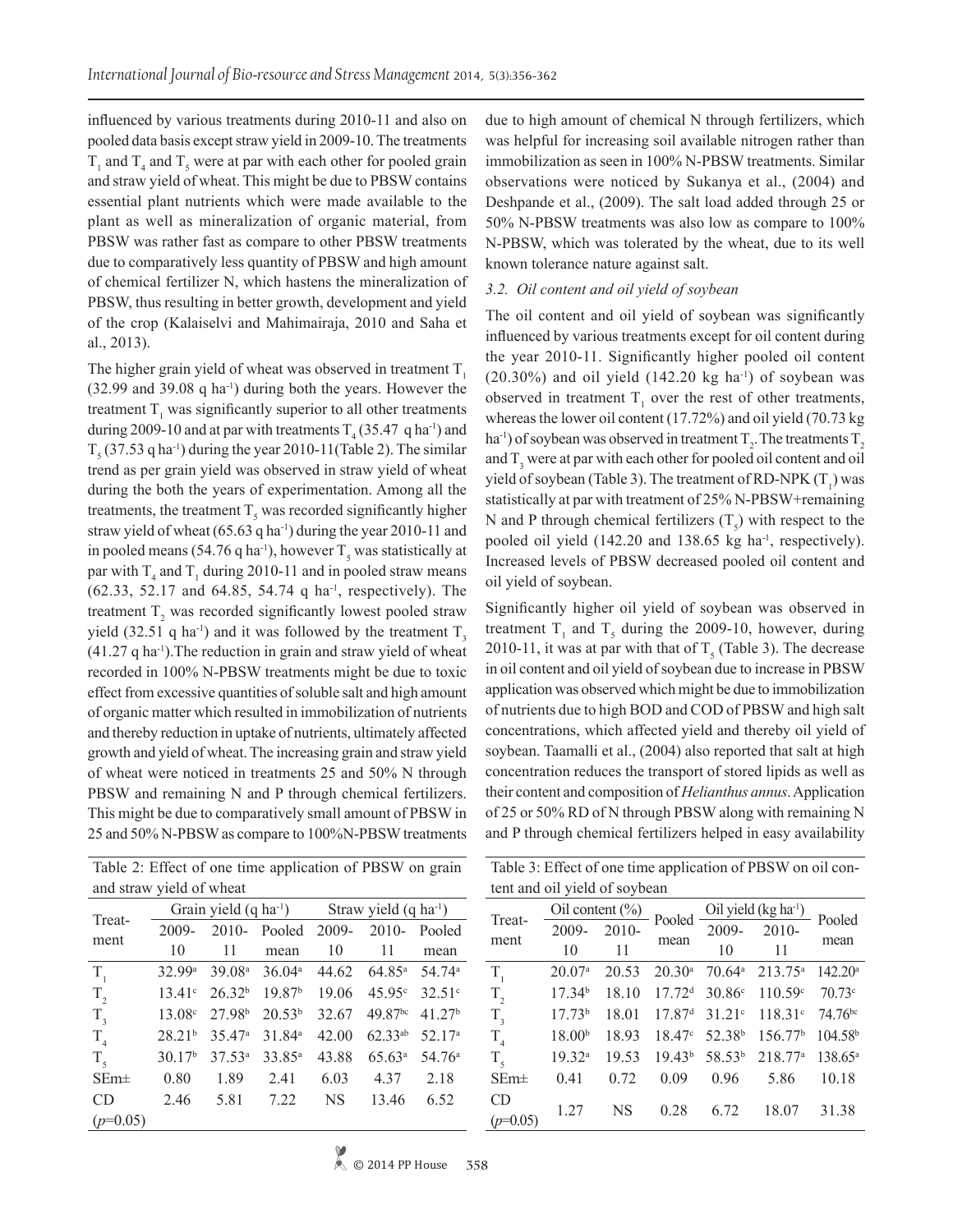of nutrients and thus helped in increasing the oil content and oil yield. Similar results were also reported by Bharagava et al., (2008) and De et al., (2013).

#### *3.2.2. Protein content and protein yield of soybean*

The protein content and protein yield of soybean was significantly influenced by various treatments in both the years and pooled means (Table 4). Significantly higher pooled protein content in soybean was found in treatment  $T<sub>5</sub>$  over the rest of other treatments except treatment  $T<sub>4</sub>$ . Significantly lower protein content of soybean was noticed in treatment  $T<sub>2</sub>$ in both the years and pooled means. It clearly indicated that the application of PBSW without P chemical fertilizer decreased protein content of soybean.

The higher pooled protein yield of soybean was observed in treatment  $T<sub>5</sub>$  over the rest of other treatments and it was at par with treatments  $T_1$  and  $T_4$ . The higher protein yield of soybean was observed in treatments  $T_1$  and  $T_5$  during the year 2009-10 and 2010-11, respectively (Table 4). The treatments  $T_1$ ,  $T_4$  and  $T<sub>5</sub>$  significantly differed with each other in both the years and the order of protein yield was  $T_1 > T_5 > T_4$  during 2009-10 and  $T_5 > T_1 > T_4$  during 2010-11. This might be due to lower levels of PBSW applied along with chemical fertilizer and also yield of soybean. The 25% N-PBSW+remaining N and P-chemical fertilizers was significantly superior over RD-NPK for protein concentration and protein yield, indicated superiority of small quantity of PBSW along with other N and P fertilizers over mere chemical fertilizer in improving protein content and protein yield of soybean. Similar results were reported by Sukanya and Meli (2004).

## *3.2.3. Protein content and protein yield of wheat*

The protein content and protein yield of wheat was significantly influenced by various treatments in both the years of experimentation (Table 5). Higher protein content of wheat

| Table 4: Effect of one time application of PBSW on protein |                                      |                     |                     |                     |                     |                     |  |  |  |  |  |
|------------------------------------------------------------|--------------------------------------|---------------------|---------------------|---------------------|---------------------|---------------------|--|--|--|--|--|
|                                                            | content and protein yield of soybean |                     |                     |                     |                     |                     |  |  |  |  |  |
|                                                            | Protein content                      |                     |                     |                     |                     |                     |  |  |  |  |  |
| Treat-                                                     | $(\%)$                               |                     | Pooled              |                     | $(kg ha^{-1})$      | Pooled              |  |  |  |  |  |
| ment                                                       | $2009 -$                             | $2010-$             | mean                | 2009-               | $2010-$             | mean                |  |  |  |  |  |
|                                                            | 10                                   | 11                  |                     | 10                  | 11                  |                     |  |  |  |  |  |
| $T_{1}$                                                    | $30.21^{bc}$                         | 30.78 <sup>b</sup>  | $30.50^{bc}$        | $106.32^a$          | 320.39 <sup>b</sup> | 213.36 <sup>a</sup> |  |  |  |  |  |
| $T_{2}$                                                    | 30.08c                               | $26.18^{\circ}$     | $28.13^{d}$         | 53.54 <sup>d</sup>  | 159.96 <sup>d</sup> | 106.75 <sup>b</sup> |  |  |  |  |  |
| $T_{\rm a}$                                                | 30.75abc                             | $26.58^{\circ}$     | 28.67 <sup>cd</sup> | 54.12 <sup>d</sup>  | 174.63 <sup>d</sup> | 114.38 <sup>b</sup> |  |  |  |  |  |
| $T_{\rm A}$                                                | $33.26^{ab}$                         | 31 12 <sup>ab</sup> | 32 19ab             | 96.79c              | $257.67^{\circ}$    | $177.23^a$          |  |  |  |  |  |
| $T_{\zeta}$                                                | $33.55^{\circ}$                      | $33.55^a$           | $33.55^{\circ}$     | 101.65 <sup>b</sup> | 375.72 <sup>a</sup> | 238.69 <sup>a</sup> |  |  |  |  |  |
| $SEm\pm$                                                   | 0.56                                 | 0.83                | 0.63                | 1.22                | 6.93                | 20.01               |  |  |  |  |  |
| CD<br>$(p=0.05)$                                           | 3.06                                 | 2.55                | 1.94                | 3.77                | 21.36               | 61.68               |  |  |  |  |  |

was noticed in treatment  $T_s$  and was found to be significantly superior to rest of other treatments except that it was at par with treatment  $T_1$ . The treatment RD-NPK was at par with 50% N-PBSW+remaining N and P chemical fertilizers and  $T<sub>5</sub>$ . Similar trend was observed as per pooled protein content in both the years of experimentation.

The higher protein yield of wheat was observed in treatment  $T<sub>1</sub>$ over the rest of other treatments and it was at par with  $T_s$  in both the years. The wheat protein yield was increased in treatments  $T_{1, T_4}$  and  $T_5$  as compared to  $T_2$  and  $T_3$  during both the years of study. Application of PBSW along with N and P chemical fertilizers increased protein content and protein yield of wheat at lower levels as compared to higher levels of PBSW. Similar observations were reported by Sukanya and Meli (2004).

## *3.2.4. Ash, lysine, crude fibre, methionine and tryptophan content of soybean*

The quality parameters viz*.*, ash and lysine were statistically significant and crude fibre, methionine and tryptophan were non significant in both the years of experimentation and pooled means (Table 6).

The higher pooled ash content (4.70%) was observed in treatment RD-NPK as compare to rest of other treatments and treatments  $T_4$  and  $T_5$  were at par with each other. The pooled lysine content of soybean was significantly higher in  $T<sub>5</sub>$  (6.19) g 16 g N<sup>-1</sup>) which was at par with  $T<sub>4</sub> (6.17g 16g N<sup>-1</sup>)$  and  $T<sub>1</sub>$  $(6.12g 16g N<sup>-1</sup>)$ . This might be due to increased protein content in soybean due to combination organic (PBSW)+inorganic fertilizer (N and P chemical fertilizers). Lower doses of PBSW @ 25 and 50% N through PBSW+N and P chemical fertilizer improved the quality of soybean. The lowest pooled lysine and ash content of soybean was recorded in  $T_2$  and  $T_3$ . The quality of soybean was decreased with higher levels of PBSW application. Similar results were reported by Soundarajan et

|                                    | Table 5: Effect of one time application of PBSW on protein |                     |                    |                     |                     |                     |  |  |  |  |  |  |
|------------------------------------|------------------------------------------------------------|---------------------|--------------------|---------------------|---------------------|---------------------|--|--|--|--|--|--|
| content and protein yield of wheat |                                                            |                     |                    |                     |                     |                     |  |  |  |  |  |  |
|                                    |                                                            | Protein con-        |                    |                     |                     |                     |  |  |  |  |  |  |
| Treat-                             |                                                            | tent $(\% )$        | Pooled             | $(kg ha^{-1})$      | Pooled              |                     |  |  |  |  |  |  |
| ment                               | 2009-                                                      | 2010-               | mean               | 2009-               | $2010-$             | mean                |  |  |  |  |  |  |
|                                    | 10                                                         | 11                  |                    | 10                  | 11                  |                     |  |  |  |  |  |  |
| $T_{1}$                            | 10.22 <sup>a</sup>                                         | 11.98 <sup>ab</sup> | $11.10^{ab}$       | $337.06^a$          | 468.20 <sup>a</sup> | $402.63^{\circ}$    |  |  |  |  |  |  |
| $T_{2}$                            | 7.96 <sup>b</sup>                                          | 8.98 <sup>c</sup>   | 8.47c              | $106.72^{\circ}$    | $236.31^{\circ}$    | 171.52 <sup>c</sup> |  |  |  |  |  |  |
| $T_{\rm a}$                        | 8.03 <sup>b</sup>                                          | $9.42^{\circ}$      | 8.73c              | $105.04^{\circ}$    | $263.44^{\circ}$    | 184.24 <sup>c</sup> |  |  |  |  |  |  |
| $T_{\rm A}$                        | $10.38^{a}$                                                | $10.81^{bc}$        | 10.60 <sup>b</sup> | 292.75 <sup>b</sup> | 383.60 <sup>b</sup> | 338.18 <sup>b</sup> |  |  |  |  |  |  |
| T <sub>5</sub>                     | 10.49 <sup>a</sup>                                         | $12.45^{\circ}$     | 11.47 <sup>a</sup> | $316.60^{ab}$       | 467.14 <sup>a</sup> | 391.87 <sup>a</sup> |  |  |  |  |  |  |
| $SEm\pm$                           | 0.33                                                       | 0.62                | 0.18               | 8.53                | 19.91               | 7.56                |  |  |  |  |  |  |
| CD<br>$(p=0.05)$                   | 0.74                                                       | 1.91                | 0.54               | 26.29               | 61.38               | 23.30               |  |  |  |  |  |  |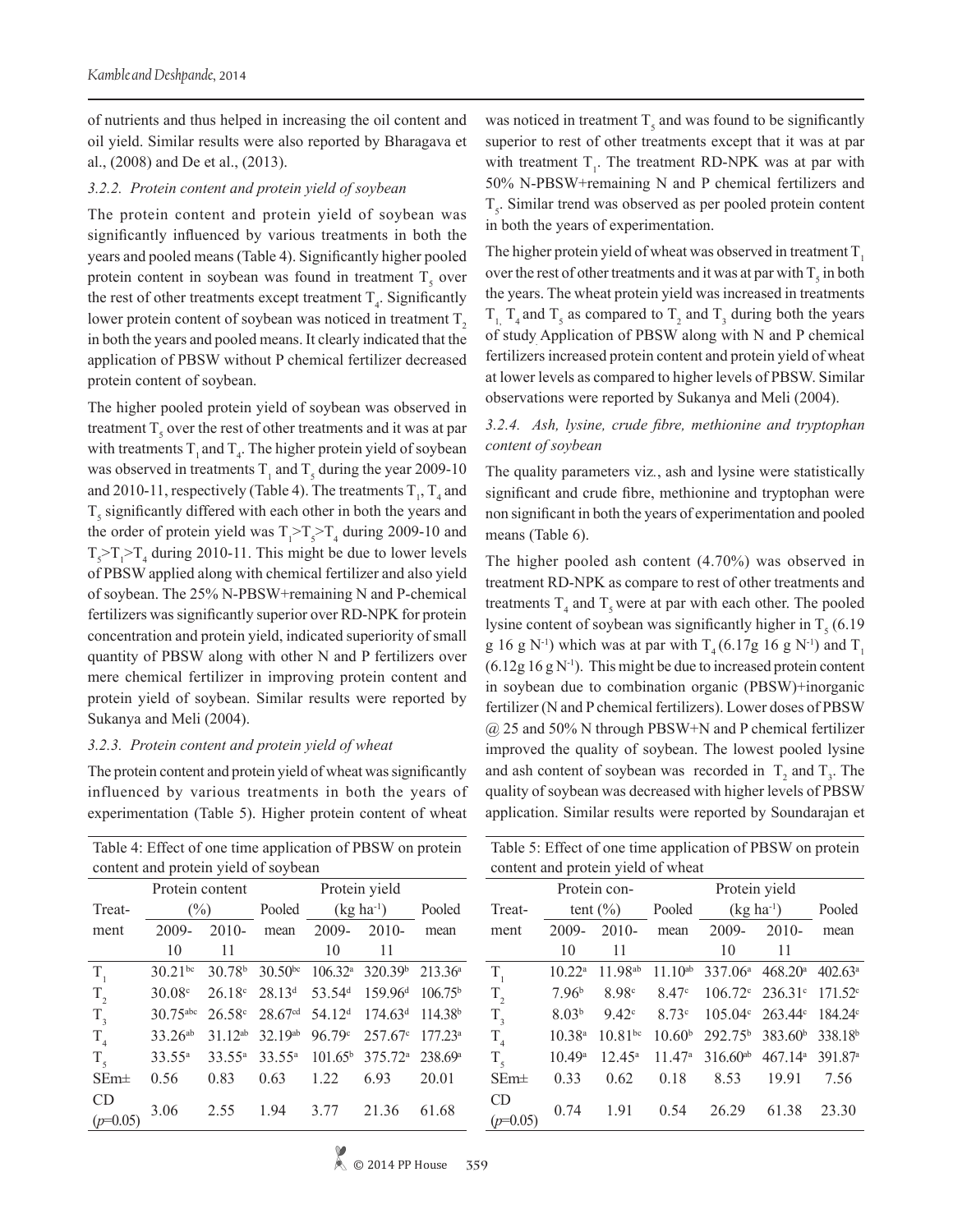## al., (2007).

## *3.2.5. Quality parameters of wheat*

The quality parameters of wheat *viz;* pooled biological value, carbohydrate, dry gluten, net protein utilization, riboflavin and thiamine were significantly influenced by application of PBSW along with or without chemical fertilizers and non-significant effect was observed in crude fibre, lysine and niacin (Table 7 and 8).

The treatment  $T_s$  showed significantly higher pooled biological value (54.86) which was at par with  $T_4$  (54.63) and  $T_1$  (53.95). The treatment  $T_2$  (52.56) showed significantly lower biological value of wheat which was at par with  $T<sub>3</sub>$  (52.92). The pooled carbohydrate content in wheat was recorded significantly higher in  $T_1$  and the treatments  $T_2$ ,  $T_3$  and  $T_4$ ,  $T_5$  were statistically at par with each other. The pooled dry gluten in wheat was statistically higher in  $T_5$  (8.28%) which was at par with  $T_4$  and  $T_1$  (8.27 and 8.16, respectively) followed by  $T_3$  and  $T_2$  (7.60 and 7.67, respectively) and both  $T_3$  and  $T_2$  treatments were statistically at par with each other. Significantly higher pooled net protein utilization was observed in  $T<sub>5</sub>$  (52.71%) which were at par with  $T_4$  (52.24%). The higher values of pooled riboflavin and thiamine were observed in  $T<sub>5</sub>$  (0.097 and 0.487mg  $100g<sup>-1</sup>$ , respectively) and T<sub>5</sub> was statistically at par with  $T_4$  for riboflavin and thiamine. In general, application of PBSW before sowing @ 25 or 50% RD of N through PBSW and remaining recommended N and P through chemical fertilizers, helped in improving wheat grain quality than that of 100% N through PBSW with or without P chemical fertilizer. This might be due to balanced availability of nutrients from PBSW and fertilizers and higher uptake of nutrients as well as protein content. These results were close in conformity with Sukanya and Meli (2004)

## *3.3. Economics of soybean and wheat*

The highest gross returns, net returns and B:C ratio of soybean and wheat was recorded in treatment  $T_1$  ( $\bar{\tau}$  59075 ha<sup>-1</sup>,  $\bar{\tau}$  21852 ha<sup>-1</sup> and 1.59) and followed by treatment  $T_5$  during the year 2009-10 (Table 9). . In the second year of experimentation during the 2010-11, the highest net returns and B: C ratio of soybean and wheat was recorded in treatment  $T<sub>5</sub>$  (₹ 43311 ha<sup>-1</sup> and 2.18) and followed by treatment  $T_1$ . The highest mean of gross returns and net returns of soybean and wheat was recorded in treatment  $T_1$  ( $\bar{\tau}$  69716 ha<sup>-1</sup> and  $\bar{\tau}$  31596 ha<sup>-1</sup>) and B:C ratio in treatment  $T<sub>5</sub>$ . However, the lowest mean of gross returns, net returns and B:C ratio of soybean and wheat was recorded in treatments  $T_2$  and  $T_3$  due to application of PBSW. The higher mean of B:C ratio of soybean and wheat

|                 | Table 6: Effect of one time application of PBSW on quality parameters of soybean |                   |                   |                     |       |                                                                |                   |                                      |                   |      |      |                                                                           |      |      |        |
|-----------------|----------------------------------------------------------------------------------|-------------------|-------------------|---------------------|-------|----------------------------------------------------------------|-------------------|--------------------------------------|-------------------|------|------|---------------------------------------------------------------------------|------|------|--------|
| Treat-          | Ash $(\% )$                                                                      |                   |                   | Crude fibre $(\% )$ |       | Lysine (g 16 g $N^{-1}$ )                                      |                   |                                      |                   |      |      | Methionine (g 16 g N <sup>-1</sup> ) Tryptophan (g 16 g N <sup>-1</sup> ) |      |      |        |
| ment            | 2009-                                                                            |                   | $2010$ - Pooled   | 2009-               |       | 2010- Pooled 2009- 2010- Pooled 2009- 2010- Pooled 2009- 2010- |                   |                                      |                   |      |      |                                                                           |      |      | Pooled |
|                 | 10                                                                               | 11                | Mean              | 10                  | 11    | Mean                                                           | 10                | 11                                   | Mean              | 10   | 11   | Mean                                                                      | 10   | 11   | Mean   |
| $T_{\rm A}$     | $4.65^{\rm a}$                                                                   | $4.74^{\circ}$    | 4.70 <sup>a</sup> | 4.63                | 4.97  | 4.80                                                           | $6.18^{a}$        | $6.06^{ab}$                          | $6.12^{ab}$       | 1.46 | 1.51 | 1.49                                                                      | 145  | 1.45 | 1.45   |
| $T_{2}$         | 4 17 <sup>c</sup>                                                                | 4.26 <sup>b</sup> | 4.22c             | 4.73                | 4.54  | 4.64                                                           | 6.04 <sup>b</sup> | $5.64^\circ$                         | 5.84 $^{\circ}$   | 1.42 | 1.42 | 1.42                                                                      | 143  | 141  | 142    |
| $T_{3}$         | 4.31 <sup>bc</sup>                                                               | 4.35 <sup>b</sup> | 4.33 <sup>b</sup> | 4.78                | 5.22  | 5.00                                                           |                   | 6.02 <sup>b</sup> 5.72 <sup>bc</sup> | 5.87 <sup>c</sup> | 1.42 | 1.41 | 1.42                                                                      | 144  | 1.45 | 145    |
| $T_{\rm A}$     | $4.57^{ab}$                                                                      | 4.42 <sup>b</sup> | 4.50 <sup>b</sup> | 4.57                | 4.69  | 4.63                                                           |                   | $6.21^a$ 6.12 <sup>ab</sup>          | $6.17^{ab}$       | 1.49 | 1.50 | 1.50                                                                      | 1.46 | 1.46 | 1.46   |
| $T_{\zeta}$     | 4.58 <sup>ab</sup>                                                               | 4.41 <sup>b</sup> | 4.50 <sup>b</sup> | 4.46                | 5.16  | 4.81                                                           | $6.18^{a}$        | 6.20 <sup>a</sup>                    | 6.19 <sup>a</sup> | 1.51 | 1.46 | 149                                                                       | 1.51 | 146  | 1.49   |
| $SEm\pm$        | 0.10                                                                             | 0.09              | 0.06              | 0.20                | 0.187 | 0.10                                                           | 0.03              | 0.14                                 | 0.05              | 0.03 | 0.05 | 0.03                                                                      | 0.02 | 0.01 | 0.02   |
| CD <sub>.</sub> | 0.31                                                                             | 0.28              | 0.17              | NS                  | NS    | NS                                                             | 0.10              | 0.44                                 | 0.15              | NS   | NS   | NS.                                                                       | NS   | NS   | NS     |
| $(p=0.05)$      |                                                                                  |                   |                   |                     |       |                                                                |                   |                                      |                   |      |      |                                                                           |      |      |        |

| Table 7: Effect of one time application of PBSW on quality parameters of wheat |  |
|--------------------------------------------------------------------------------|--|

|                |       |      | $Biological value$ Carbohydrate $(\%)$                                                                                            |       |      |                                                                |       |      | Fibre $(\%)$ Lysine $(g 16 g N^{-1})$ Dry gluten $(\%)$ |                   |      |      |                                      |                                |                   |
|----------------|-------|------|-----------------------------------------------------------------------------------------------------------------------------------|-------|------|----------------------------------------------------------------|-------|------|---------------------------------------------------------|-------------------|------|------|--------------------------------------|--------------------------------|-------------------|
| Treat<br>ment  | 2009- |      | $2010$ - Pooled                                                                                                                   | 2009- |      | 2010- Pooled 2009- 2010- Pooled 2009- 2010- Pooled 2009- 2010- |       |      |                                                         |                   |      |      |                                      |                                | Pooled            |
|                | 10    | -11  | Mean                                                                                                                              | 10    | -11  | Mean                                                           | - 10  | - 11 | Mean                                                    | - 10              | 11   | Mean | -10                                  | -11                            | Mean              |
| $T_{1}$        |       |      | 53.60 <sup>ab</sup> 54.30 53.95 <sup>b</sup> 84.90 <sup>a</sup> 82.00 <sup>a</sup> 83.45 <sup>a</sup> 1.13 1.13                   |       |      |                                                                |       |      | 1.13                                                    | 2.21              | 2.22 | 2.22 |                                      | $8.30^{\rm a}$ $8.01^{\rm ab}$ | 816 <sup>a</sup>  |
| $T_{2}$        |       |      | $51.65^{\circ}$ $53.46$ $52.56^{\circ}$ $81.75^{\circ}$ $78.70^{\circ}$ $80.23^{\circ}$ 1.10 1.12                                 |       |      |                                                                |       |      | 1 1 1                                                   | $2.20 \quad 2.14$ |      | 2.17 | 741 <sup>b</sup> 778 <sup>b</sup>    |                                | 7.60 <sup>b</sup> |
| $T_{\rm a}$    |       |      | $52.73^{bc}$ 53.10 52.92° 81.66 <sup>b</sup> 79.35 <sup>bc</sup> 80.51° 1.10 1.01                                                 |       |      |                                                                |       |      | 1.06                                                    | 2.28 2.21         |      |      | $2.25$ $7.53^{\circ}$ $7.80^{\circ}$ |                                | 7.67 <sup>b</sup> |
| $T_{\rm A}$    |       |      | $54.17ab$ 55.09 54.63 <sup><math>ab</math></sup> 82.84 <sup>b</sup> 80.98 <sup><math>ab</math></sup> 81.91 <sup>b</sup> 1.13 1.14 |       |      |                                                                |       |      | 1.14                                                    | 2.21 2.28         |      | 2.25 | $8.28^{\rm a}$ $8.25^{\rm a}$        |                                | 8 27 <sup>a</sup> |
| $T_{\epsilon}$ |       |      | 55.17 <sup>a</sup> 54.54 54.86 <sup>a</sup> 83.05 <sup>ab</sup> 81.62 <sup>a</sup> 82.34 <sup>b</sup> 1.12 1.15                   |       |      |                                                                |       |      | 1.14                                                    | 2.24 2.30         |      | 2.27 | $825^a$ $830^a$                      |                                | 8 28 <sup>a</sup> |
| $SEm\pm$       | 0.63  | 0.81 | 0.26                                                                                                                              | 0.67  | 0.65 | 0.20                                                           | 0.017 | 0.04 | 0.03                                                    | 0.03              | 0.04 | 0.05 |                                      | $0.22 \quad 0.134$             | 0.08              |
| CD.            | 194   | NS.  | 0.79                                                                                                                              | 2.06  | 2.01 | 0.61                                                           | NS.   | NS.  | NS.                                                     | <b>NS</b>         | NS   | NS.  | 0.40                                 | 0.413                          | 0.26              |
| $(p=0.05)$     |       |      |                                                                                                                                   |       |      |                                                                |       |      |                                                         |                   |      |      |                                      |                                |                   |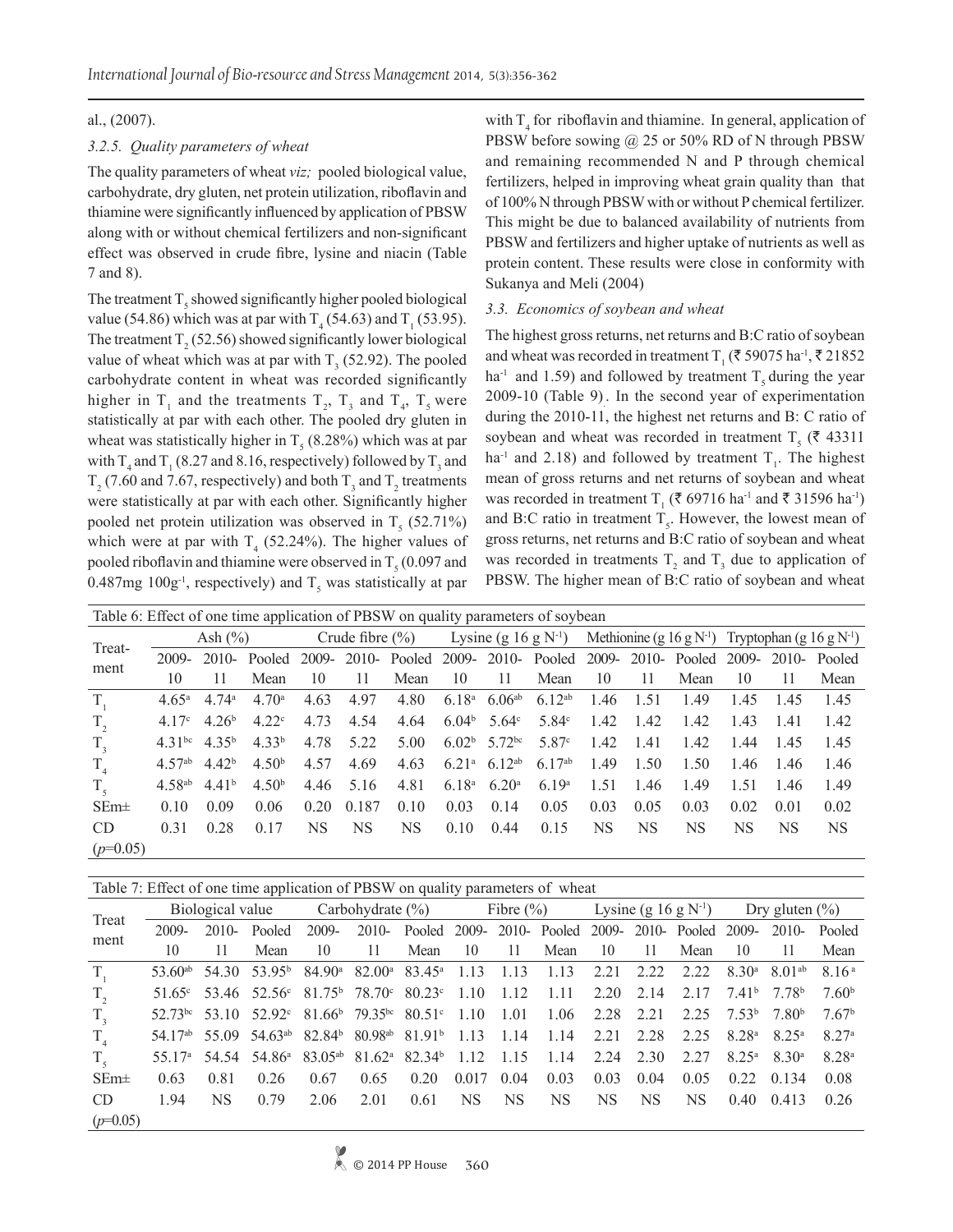|                            | Table 8: Effect of one time application of PBSW on quality parameters of wheat |                     |                     |                   |                                   |        |                       |                               |                      |                    |                                     |                      |  |  |
|----------------------------|--------------------------------------------------------------------------------|---------------------|---------------------|-------------------|-----------------------------------|--------|-----------------------|-------------------------------|----------------------|--------------------|-------------------------------------|----------------------|--|--|
|                            | Net protein utilisation $(\%)$                                                 |                     |                     |                   | Niacin (mg $100 \text{ g}^{-1}$ ) |        |                       | Riboflavin (mg 100 $g^{-1}$ ) |                      |                    | Thiamine (mg $100 \text{ g}^{-1}$ ) |                      |  |  |
| Treatment                  | 2009-                                                                          | $2010-$             | Pooled              | $2009 -$          | $2010-$                           | Pooled | 2009-                 | $2010-$                       | Pooled               | $2009 -$           | $2010-$                             | Pooled               |  |  |
|                            | 10                                                                             | 11                  | Mean                | 10                | 11                                | Mean   | 10                    | 11                            | Mean                 | 10                 | 11                                  | Mean                 |  |  |
| $T_{1}$                    | 52.75 <sup>a</sup>                                                             | $51.34^{bc}$        | $52.05^{\rm b}$     | 3.97c             | $4.25^{\rm a}$                    | 4.11   | $0.085^{bc}$          | 0.095                         | 0.090 <sup>b</sup>   | 0.434c             | 0.471                               | $0.453^b$            |  |  |
| $T_{2}$                    | $51.92^{bc}$                                                                   | 50.77c              | $51.35^{\circ}$     | $4.35^{\rm a}$    | 3.90 <sup>c</sup>                 | 4.13   | 0.080c                | 0.087                         | 0.084c               | $0.443^{\circ}$    | 0.463                               | 0.453 <sup>b</sup>   |  |  |
| $T_{\rm a}$                | 51 71 <sup>c</sup>                                                             | 50.82c              | 51.27c              | 4.29a             | 4.10 <sup>bc</sup>                | 4.20   | $0.092$ <sup>ab</sup> | 0.089                         | 0.091 <sup>b</sup>   | 0.468 <sup>b</sup> | 0.489                               | 0.479a               |  |  |
| $T_{\scriptscriptstyle A}$ | 52.33 <sup>ab</sup>                                                            | 52.15 <sup>ab</sup> | 52.24 <sup>ab</sup> | 4.21 <sup>b</sup> | $4.24^{ab}$                       | 4.23   | $0.094$ <sup>a</sup>  | 0.100                         | $0.097$ <sup>a</sup> | $0.486^{ab}$       | 0.496                               | $0.491$ <sup>a</sup> |  |  |
| $T_{\rm s}$                | 52.68 <sup>a</sup>                                                             | $52.73^a$           | $52.71^a$           | 4.05 <sup>b</sup> | $4.21^{ab}$                       | 4.13   | $0.097$ <sup>a</sup>  | 0.097                         | $0.097$ <sup>a</sup> | $0.495^{\rm a}$    | 0.479                               | $0.487$ <sup>a</sup> |  |  |
| SEm <sup>±</sup>           | 0.19                                                                           | 0.34                | 0.18                | 0.023             | 0.050                             | 0.08   | 0.002                 | 0.005                         | 0.002                | 0.008              | 0.011                               | 0.006                |  |  |
| $CD (p=0.05)$              | 0.60                                                                           | 1.04                | 0.56                | 0.069             | 0.143                             | NS     | 0.007                 | NS                            | 0.005                | 0.024              | <b>NS</b>                           | 0.017                |  |  |
|                            |                                                                                |                     |                     |                   |                                   |        |                       |                               |                      |                    |                                     |                      |  |  |

Table 9: Effect of one time application of PBSW on economics of soybean and wheat

| Treatment         |         | Gross returns ( $\bar{\tau}$ ha <sup>-1</sup> ) |       |             | Net returns ( $\bar{\xi}$ ha <sup>-1</sup> ) |       | B:C ratio |             |      |  |
|-------------------|---------|-------------------------------------------------|-------|-------------|----------------------------------------------|-------|-----------|-------------|------|--|
|                   | 2009-10 | 2010-11                                         | Mean  | $2009 - 10$ | 2010-11                                      | Mean  | 2009-10   | $2010 - 11$ | Mean |  |
|                   | 59075   | 80357                                           | 69716 | 21852       | 41340                                        | 31596 | 1.59      | 2.06        | 1.83 |  |
| Ŧ<br>$\mathbf{1}$ | 25068   | 51983                                           | 38526 | $-2333$     | 22788                                        | 10228 | 0.91      | .78         | 1.36 |  |
|                   | 24537   | 55472                                           | 40005 | $-6527$     | 22613                                        | 8043  | 0.79      | .69         | 1.25 |  |
|                   | 50250   | 70197                                           | 60224 | 16607       | 34761                                        | 25684 | 1.49      | .98         | 1.74 |  |
|                   | 53581   | 80036                                           | 66809 | 18650       | 43311                                        | 30981 | 1.53      | 2.18        | 1.86 |  |

was observed in treatment  $T_s$  and followed by  $T_1$ . This might be due to higher grain yield of soybean and wheat crop was obtained in these treatments as compared to other treatments. The similar results were observed by Selvamurugan et al., (2013) also noticed that the net returns and benefit cost ratio of sugarcane were also as high as  $\bar{\tau}$  19,612 ha<sup>-1</sup> and 1.90 for the treatment that received pre-sown application of biomethanated distillery spentwash  $@100 \text{ m}^3$  ha<sup>-1</sup> along with recommended NP as compared to control of  $\bar{\tau}$  19,612 ha<sup>-1</sup> and 1.38, respectively. The lower mean B: C ratio of soybean and wheat was observed in treatments  $T_2$  and  $T_3$ .

#### **4. Conclusion**

One time of application of 25% N-recommended dose PBSW well before sowing for soybean and wheat+remaining N and P through chemical fertilizers increased grain yield and improved the quality parameters of soybean and wheat. As the PBSW contain high amount of K, potassium fertilizers should need not be added separately. Hence, the PBSW can be conveniently and judiciously used as a source of plant nutrients for soybean and wheat crop.

## **5. References**

- A.O.A.C., 2005. Official Methods of Analysis. Publ. Association of Official Agricultural Chemist, 18th Ed. Washington, D.C.
- Anonomyous, 2012. OCED-FAO Agricultural outlook: Biofuels 87-117.
- Bharagava, R.N., Chandra, R., Rai, V., 2008. Phytoextraction

of trace elements and physiological changes in Indian mustard plants (*Brassica nigra* L.) grown in post methanated distillery effluent (PMDE) irrigated soil. Bioresource Technolology 99(17), 8316-8324.

- Cozzlino, D., Delluchi, I., Kholi, M., Vazquez, D., 2006. Use of near infrared reflectance spectroscopy to evaluate quality characteristics in whole-wheat grain, Agriculture Technology. 66(4), 370-375.
- De, P.S., V.M., Bhale, Khadse,V.A., 2013. Quality and economics of summer sesame (*sesamum indicum* l.) As influenced by irrigation and nutrient levels International Journal of Bio-resource and Stress Management 4(2 special) 369-371.
- Deshpande, A.N., Palwe, C.R., Bagwan, I.R., 2009. Effect of application of post biomethanated spentwash on soil and water properties, nutrient uptake and yield of rainfed pearlmillet in Maharashtra. In: State level seminar on soil management for food security, Rahuri, 26-27.
- Joshi, H.C., 1999. Bio-energy potential of distillery effluents. Bio-Energy News, 3(6), 1-7.
- Kalaiselvi, P., Mahimairaja, S., 2010. Effect of spentwash application on nitrogen dynamics in soil. International Journal of Environment, Science and Development 1(2), 184-189.
- Osborne, B.G., 2007. NIR Analysis of Cereal Products. In: Burns D.A. & E.W. Ciurczak (Eds.), Handbook of nearinfrared analysis 3rd editon, 399-414.
- Rath, P., Pradhan, G., Misra, M.K., 2011. Effect of distillery spent wash (DSW) and fertilizer on growth and